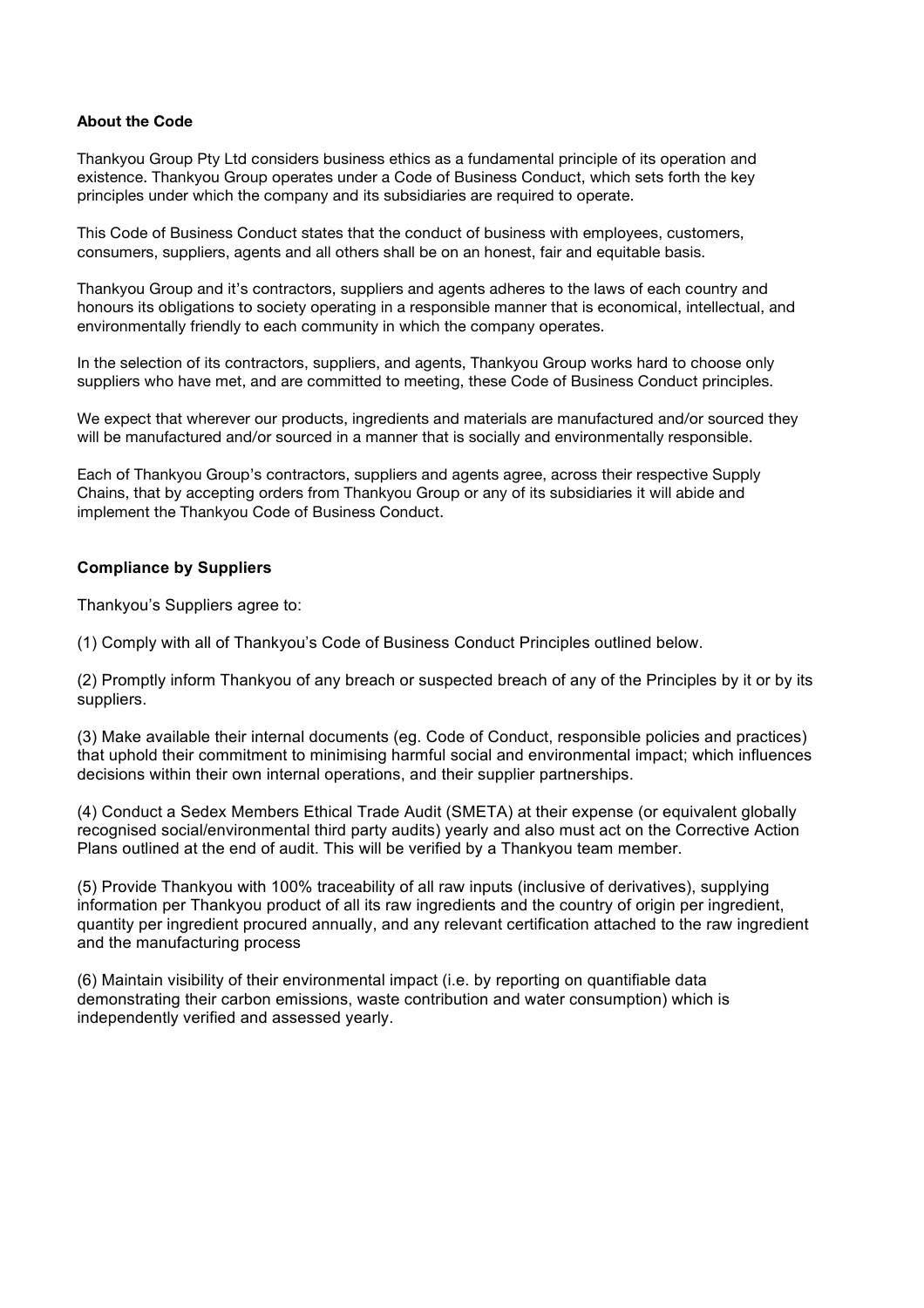## **Code of Business Conduct Principles**

#### **Principle 1 - Legal and Ethical Business Practices.**

Thankyou Group's authorised suppliers' facilities must fully comply with all applicable laws of the countries in which they are located including all laws, regulation and rules relating to wages, working hours, employment, labour, health and safety, the environment, immigration. Thankyou Group's authorised suppliers must act in an ethical manner, ensuring that corruption in all its forms including extortion and bribery is not permitted within their supply chain.

#### **Principle 2 - Child Labour.**

Thankyou Group strongly prohibits the practice of under age workers to be used in the production of their products, even when local laws and customs permit such a practice. As defined by the International Labour Organisation, no person shall be employed at an age younger than 15, or at an age younger than the age for completing compulsory education, where such age is higher then 15. All of Thankyou Group's authorised suppliers must observe all legal requirements for work of employees under 18 years of age, particularly those pertaining to hours of work and working conditions.

#### **Principle 3 - Forced Labour.**

Thankyou Group's authorised suppliers will not use involuntary or forced labour - indentured, bonded or otherwise.

#### **Principle 4 - Wages and Benefits.**

Thankyou Group's authorised suppliers must compensate their employees and contractors fairly by providing compensation packages comprising wages and benefits that, at the very least, comply with legally mandated minimum standards or of the prevailing industry wage, whichever is higher, and shall provide legally mandated benefits. Employees must be fully compensated for overtime according to local law and each employee must be provided with clear, written accounting for each pay period.

#### **Principle 5 - Hours of Work.**

Thankyou Group's authorised suppliers must ensure employees' hours worked shall not exceed the lesser of (a) the legal limitations on a regular and overtime hours in the jurisdiction in which they manufacture or (b) 48 hours per week excluding overtime. In the event of an extraordinary business circumstances (the supplier must show evidence of the cause of the exceptional circumstances such as unexpected production peaks, accidents or emergencies), overtime may exceed 48 hours in a 7 day period if it is allowed by national law, allowed by the collective agreement freely and fairly negotiated, and appropriate safeguards are taken to protect workers health. Employees must be informed at the time of hiring if mandatory overtime is a condition of employment.

## **Principle 6 - Freedom of Association and Collective Bargaining.**

No employees working within Thankyou Group's authorised suppliers' supply chain shall be subject to harassment, intimidation or retaliation in their efforts to freely associate or bargain collectively. Thankyou Group's authorised suppliers shall obtain and comply with current information on local and national laws and regulation regarding Freedom of Association and Collective Bargaining.

## **Principle 7 - Health and Safety.**

Thankyou Group's authorised suppliers must provide their employees with a clean, safe and healthy work environment, designed to prevent accidents and injury to health and safety in the course of their work. All authorised Thankyou Group suppliers are required to comply with the applicable, legally mandated standards of workplace health and safety in the countries and communities in which they operate.

## **Principle 8 – Non-discrimination.**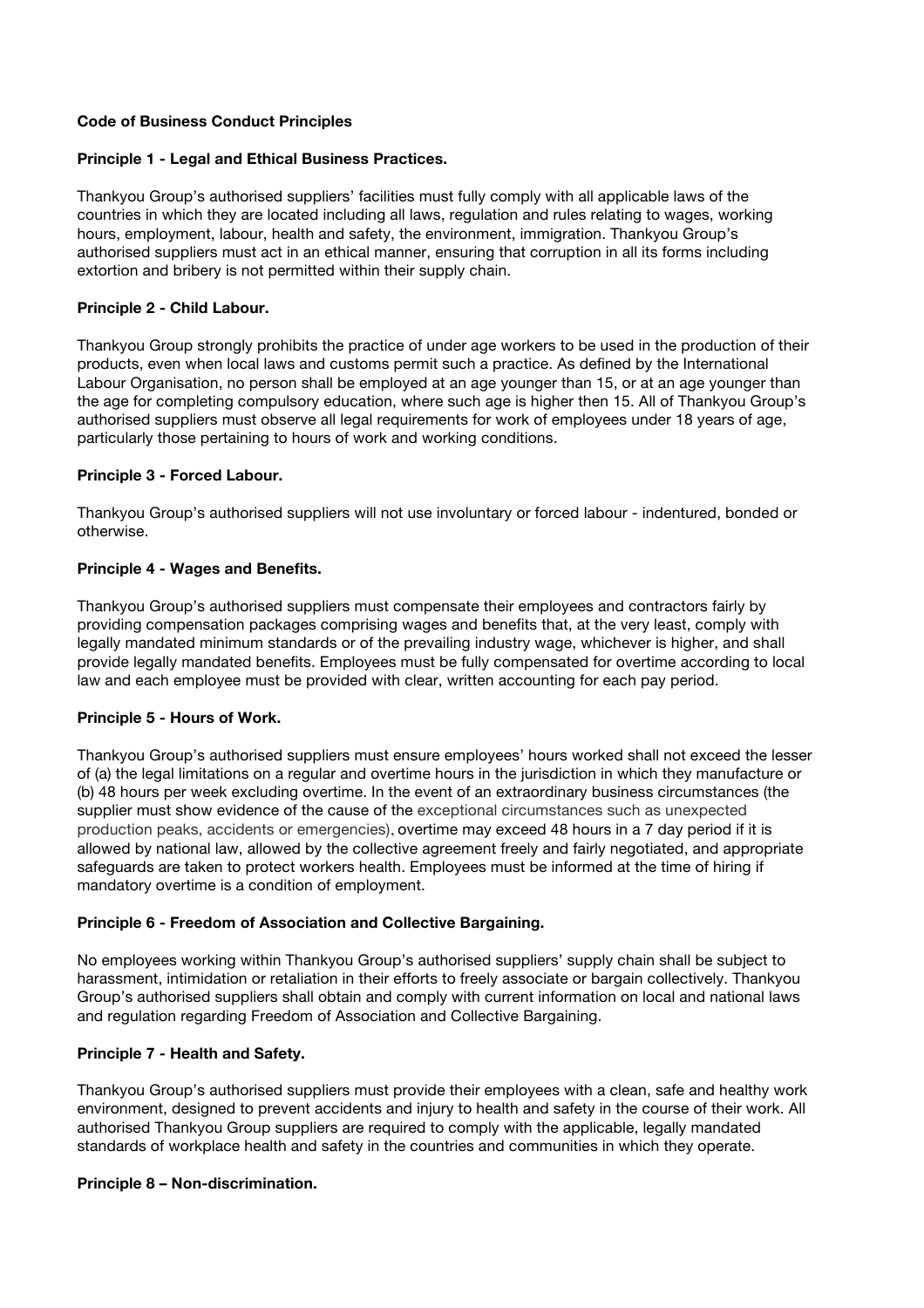Thankyou Group's authorised suppliers may not discriminate on the basis of race, age, colour, national origin, gender, religion, sexual orientation, disability, political opinion, or social or ethnic origin.

#### **Principle 9 - Harassment.**

Thankyou Group's authorised suppliers must treat all employees with respect and dignity and may not subject employees to corporal punishment, physical, sexual, psychological or verbal harassment or abuse. In addition, Thankyou Group's authorised suppliers may not use monetary fines as a disciplinary practice.

## **Principle 10 - Women's Rights.**

Thankyou Group's authorised suppliers must ensure that women workers will receive equal remuneration, including benefits, equal treatment, equal evaluation of the quality of work, and equal opportunity to fill all positions open to male workers. Pregnancy tests will not be a condition of employment, nor will they be demanded of employees. Workers who take maternity leave (of a duration determined by local and national laws) will not face dismissal nor threat of dismissal, loss of seniority or deduction of wages, and will be able to return to their former employment at the same rate of pay and benefits. Employees will not be forced or pressured to use contraception. Employees will not be exposed to hazards including glues and solvents, that may endanger their safety, including their reproductive health. Thankyou Group's authorised suppliers shall not deny women workers access to appropriate services and accommodation in connection with pregnancy that would otherwise be ordinarily available to them.

## **Principle 11 - Worker Residence (Dormitory).**

Dormitories and residencies of Thankyou Group's authorised suppliers must be a clean, safe and healthy residence environment. The dormitory design must provide adequate privacy, security and freedom of movement for all occupants. Dormitory facilities must comply with all applicable, legally mandated standards in the countries in which they are located.

#### **Principle 12 - Environment.**

Thankyou Group's authorised suppliers must comply with the laws and regulations relating to environmental protection in the countries in which they operate as a minimum. Facilities should have policies and procedures in place to ensure environmental impacts are minimized with respect to energy, air emissions, water, waste, hazardous materials and other significant environmental risks. Thankyou Group's authorised suppliers are obliged to comply with determined actions that will make substantial improvements in environmental performance as well as the requirement that each facility puts on and enforces of their suppliers and sub-contractors.

These principles have been written in line with the Ethical Trading Initiative (ETI Base Code). The provisions of this code constitute minimum and not maximum standards, and this code should not be used to prevent companies from exceeding these standards. Companies applying this code are expected to comply with national and other applicable law and, where the provisions of law and this base code address the same subject, to apply that provision which affords the greater protection.